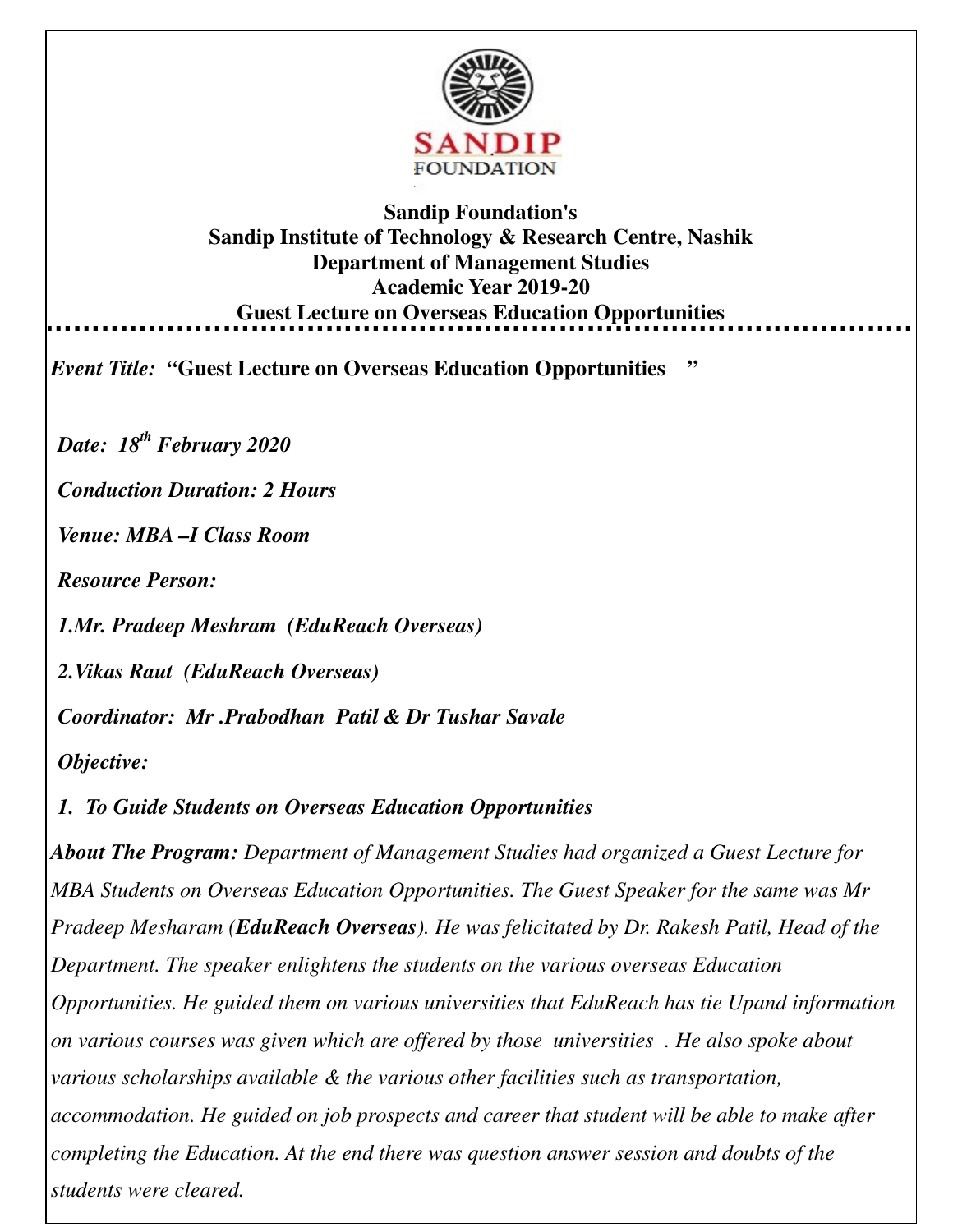## *Outcome:*

*1.Students got a brief idea about Various Overseas Education* 

*2.Students also got insight about foreign universities & various courses offered* 

 *Business .* 

## **Photographs:**



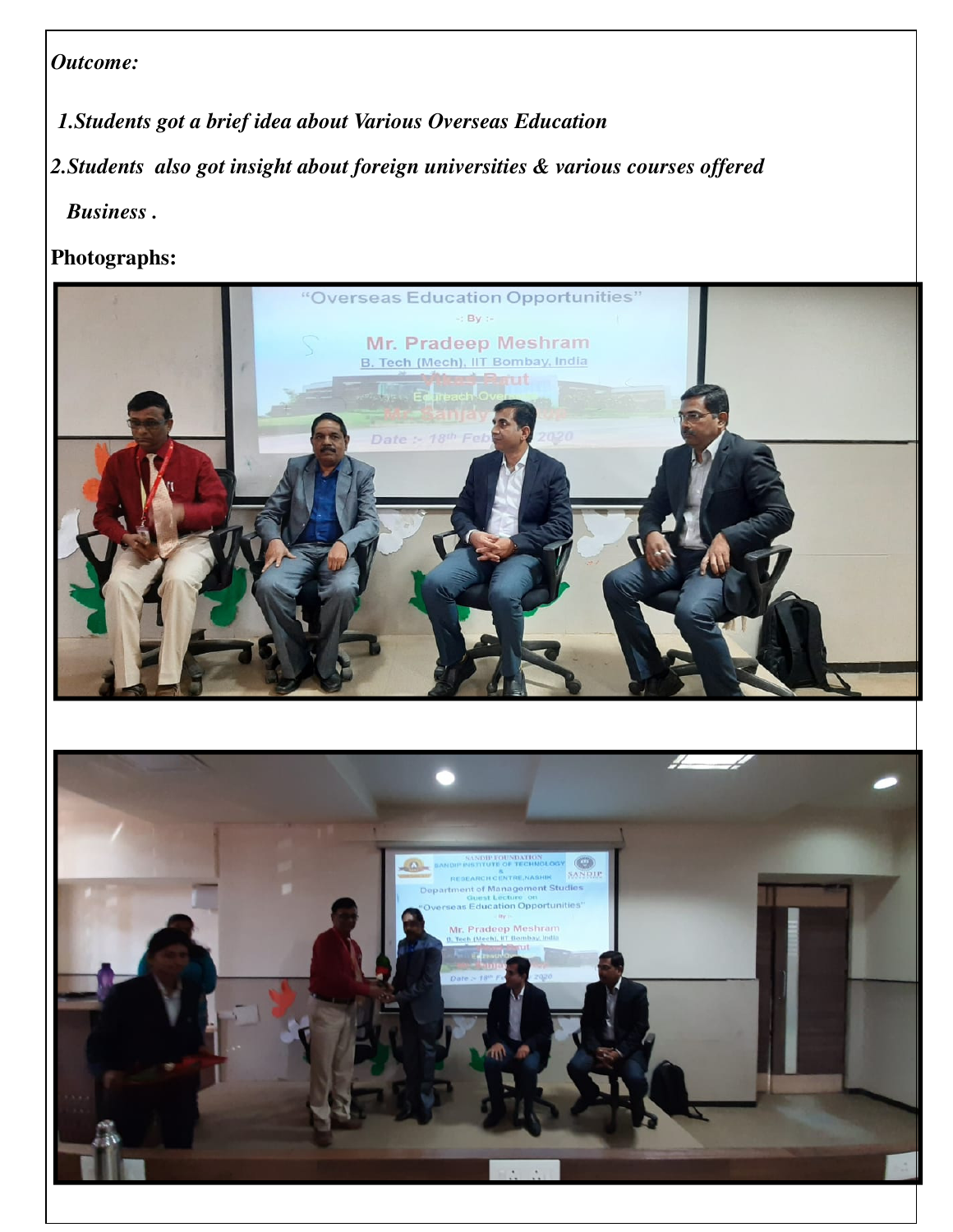